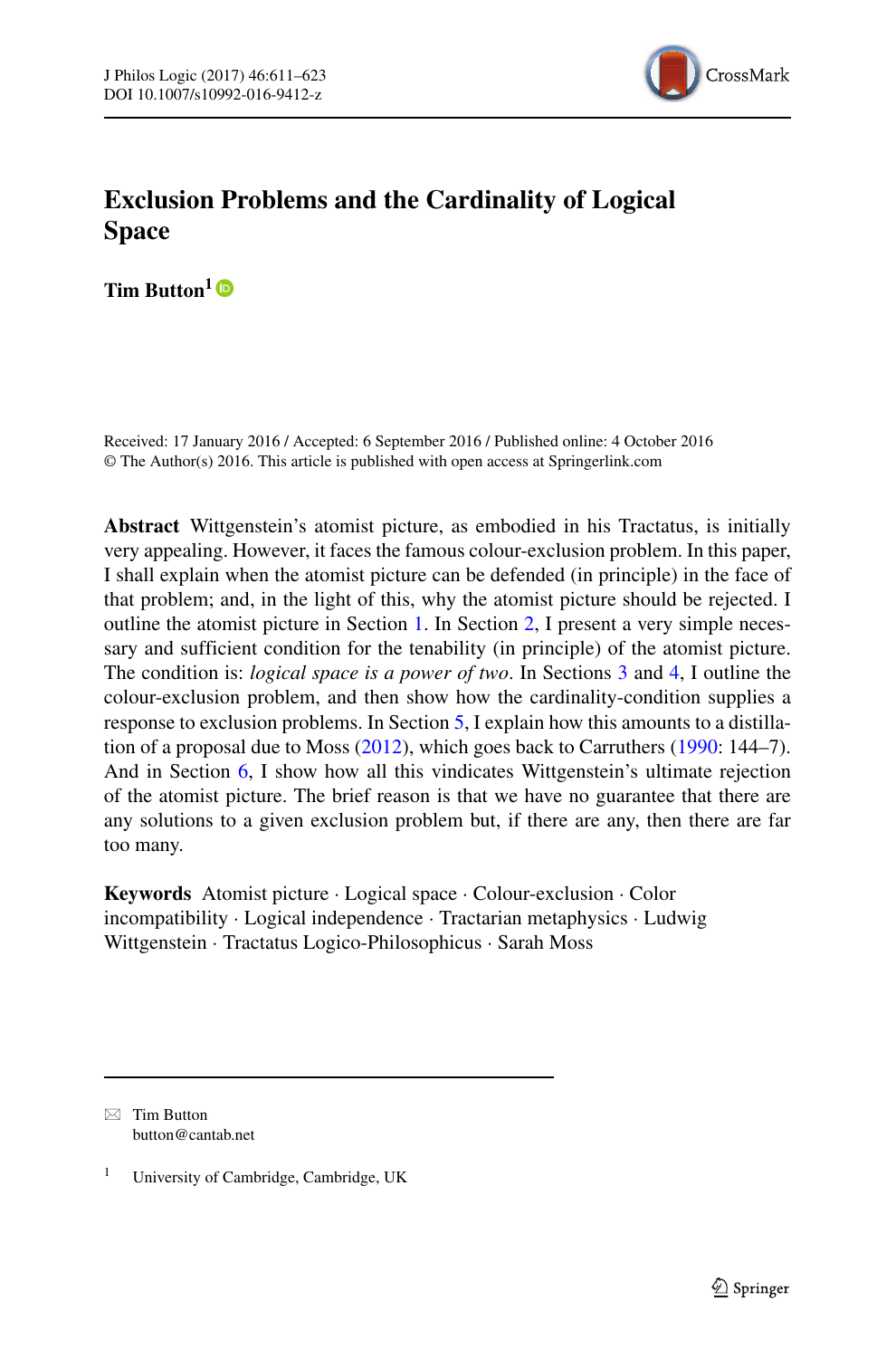## <span id="page-1-0"></span>**1 Wittgenstein's Atomist Picture**

Wittgenstein's atomist picture provides us with an extremely elegant, combinatorial picture of modality. Possibilities are generated by combinations of *atomic propositions*, which are in turn generated by combinations of *simples*. In what follows, I shall think of the possibilities as points in a *logical space*. (We can equally call these possibilities 'possible words', and call logical space 'the possible universe'; nothing will turn on this terminology).

Here is the atomist picture in more detail. The atomic propositions have a particular form (Wittgenstein [\[10\]](#page-12-2): 2–2.0212, 4.22)

**Simples-Recombination.** Atomic propositions consist of concatenations of (names for) simples. Subject only to constraints on their logical types, any arbitrary recombination of simples yields an atomic proposition.

So: given an atomic proposition, *a*, replacing the (names for) simples in *a* with (names for) other simples of the same logical type yields another atomic proposition. These atomic propositions then generate the possibilities in logical space, via two principles ([\[10\]](#page-12-2): 4.211, 4.26–4.28, 5.134):

- **Modal-Valuationism.** Each possibility in logical space uniquely corresponds to a valuation of the atomic propositions. A valuation assigns either truth or falsity (never both) to each atomic propositions.
- **Atomic-Independence.** The atomic propositions are logically independent from one another: no assignment of a truth value to any atomic propositions determines the truth values of any other atomic propositions.

So: any combinatorial possible assignment of truth values to atomic propositions yields a possibility. These three principles record the atomist picture. And it provides an elegantly simple of logical space. It would be lovely, if it were true.

## <span id="page-1-1"></span>**2 An Elementary Cardinality-constraint**

I have described the atomist picture as combinatorial. In fact, it is intimately connected to an elementary cardinality-constraint. Stated briefly, this constraint is: *logical space is a power of two.* I use this phrase, to abbreviate the following claim: for some cardinal  $\alpha$ , the cardinality of logical space is  $2^{\alpha}$ , i.e. there are exactly  $2^{\alpha}$ possibilities. Note that I shall not insist that  $\alpha$  is finite; indeed, transfinite values of  $\alpha$ are probably to be expected.

Our cardinality-constraint is obviously a necessary condition for the tenability of the atomist picture, i.e.:

*If logical space can be described by the atomist picture, then logical space is a power of two.*

I say that this is obvious, because the atomist picture is so closely tied to the idea of truth tables (Wittgenstein [\[10\]](#page-12-2): 4.26–4.31, 4.442, [\[11\]](#page-12-3): 170–1; Ramsey [\[7\]](#page-12-4): 470), and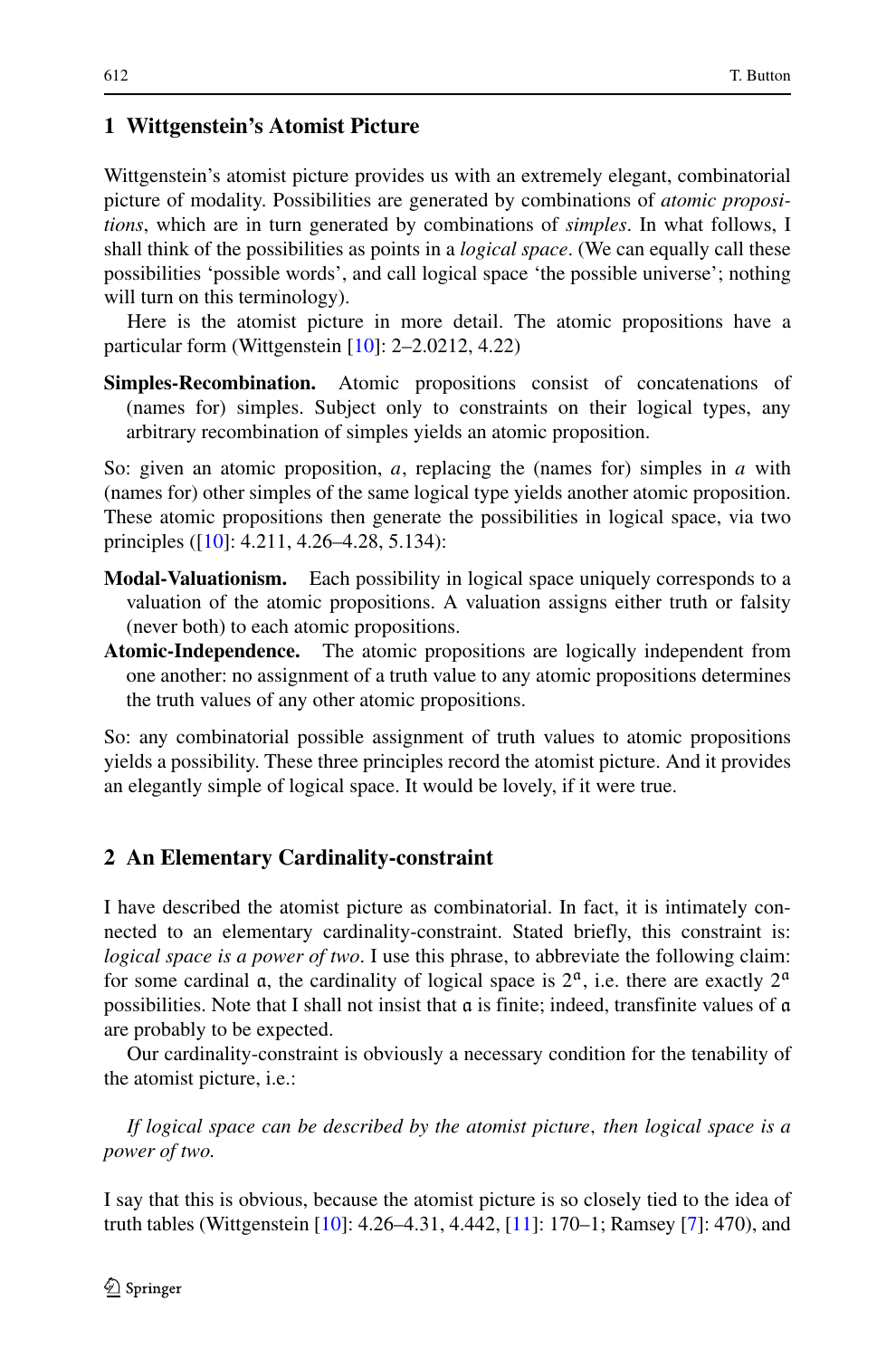a truth table with a atomic propositions has exactly  $2<sup>a</sup>$  lines. But it is worth running through this point in detail, not least to ensure that it holds for 'infinite' truth tables (that is, when a is infinite).

Suppose, then, that logical space can be described by the atomist picture. So we have some set, *A*, of atomic propositions. These propositions must each have exactly one truth value, by Modal-Valuationism, and their truth values are logically independent, by Atomic-Independence. So the number of possible complete assignments of truth/falsity to the atomic propositions is just the number of distinct functions from *A* to the set {True, False}. Where *A*'s cardinality is  $\alpha$ , there are exactly  $2^{\alpha}$  such functions. So, by Modal-Valuationism, there are  $2<sup>\alpha</sup>$  possibilities, as required.

In fact, this necessary condition is *also* a sufficient condition on the in-principle tenability of the atomist picture. That is:

*If logical space is a power of two, then logical space can be described by the atomist picture.*

To show this, I shall assume that logical space is a power of two, and use this assumption to construct a toy model which satisfies the atomist picture.

Suppose, then, that there are  $2<sup>a</sup>$  possibilities. Let *S* be any set with cardinality a, and call *S*'s members *Switches*. Every Switch is a *simple*. There is one further simple, *Flicked*. The *atomic propositions* are now all and only the concatenations of (the name of) Flicked together with (the name of) any Switch. Call the set of atomic propositions *A*. Call each  $v \in \mathcal{P}(A)$  a *valuation*; if  $a \in v$ , say that *v makes a true*; if  $a \notin v$ , say that *v makes a false*.

It remains to show that this toy model satisfies the atomist picture.

*Concerning Simples-Recombination.* The atomic propositions consist of any arbitrary concatenation of (names of) simples, subject to a constraint on their logical type which we can think of as follows: Flicked is a one-place property and the Switches are just first-order objects. $<sup>1</sup>$  $<sup>1</sup>$  $<sup>1</sup>$ </sup>

*Concerning Modal-Valuationism.* We are treating  $P(A)$  as the set of all possible valuations. Clearly both *A* and *S* have cardinality  $\alpha$ , so that the cardinality of  $\mathcal{P}(A)$  is  $2<sup>a</sup>$ . Since we assumed that there are also  $2<sup>a</sup>$  possibilities, there is a bijection between the set of possibilities and the set of valuations, i.e. every possibility uniquely corresponds to a valuation. Moreover, each valuation  $v \in \mathcal{P}(A)$  says, of each atomic proposition in *A*, either that it is true, or that it is false, but never both.

*Concerning Atomic-Independence.* We are treating *any*  $v \in \mathcal{P}(A)$  as a valuation, i.e. an assignment of truth/falsity to the atomic propositions. So *any* combinatorially independent assignment of truth/falsity to the atomic propositions is legitimate.

<span id="page-2-0"></span><sup>&</sup>lt;sup>1</sup>This follows Potter ( $[6]$ :232–3), who holds that Tractarian simples can be universals (see also Canfield [\[2\]](#page-11-0)). This view has been controversial among *Tractatus* scholars; for example, Carruthers ([\[3\]](#page-12-1): 6–8, 137) explicitly rejects it. So, Carruthers would have to regard the atomic propositions, in this analysis, simply as the individual names for Switches (and nothing else). However, Carruthers is also a little hesitant about thinking that propositions might consist of *just* a single name. So Carruthers might deny that this kind of analysis is admissible. Nonetheless, in the cases which will matter most—where  $\alpha$  is infinite—there will be an *abundance* of toy analyses which would satisfy Carruthers; see Section [6.](#page-9-0)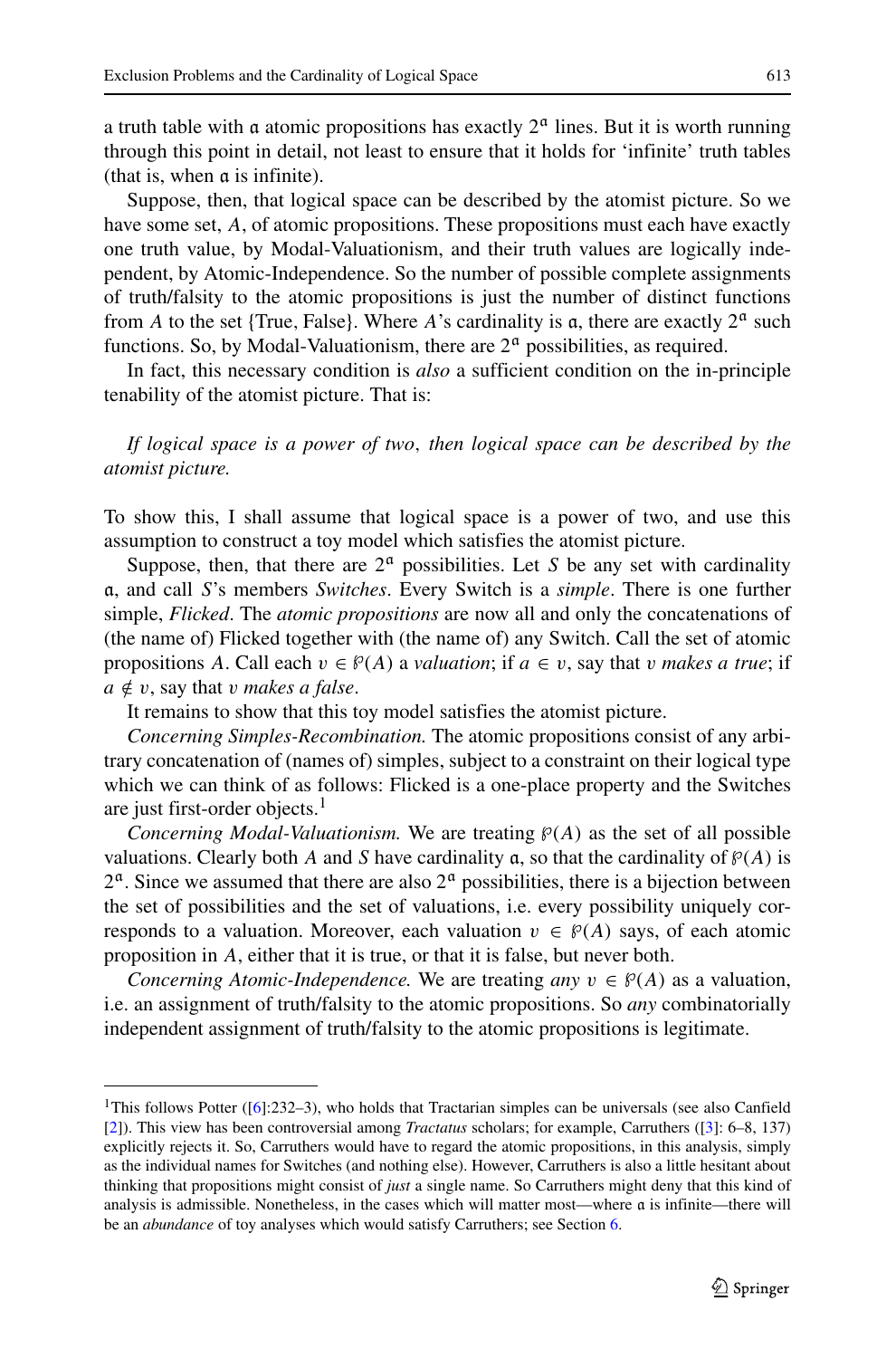As such, our toy model satisfies all three principles of Wittgenstein's atomist picture, thereby establishing the sufficient condition. So we now obtain an elementary necessary and sufficient condition for the in-principle tenability of the atomist picture:

*Logical space can be described by the atomist picture iff logical space is a power of two.*

# <span id="page-3-0"></span>**3 Exclusion Problems**

I have set out the atomist picture, and shown how its combinatorial nature naturally leads to an elementary cardinality-constraint. I now want to outline the famous *colour-exclusion problem*. This was raised against Atomic-Independence by Wittgenstein himself ([\[10\]](#page-12-2): 6.3751, [\[11,](#page-12-3) [13\]](#page-12-6): 67–8).

Apparently,<sup>[2](#page-3-1)</sup> the proposition that  $O$  is red and the proposition that  $O$  is blue cannot both be true together: different colours exclude one another. So, if atomic propositions are logically independent from one another, as Atomic-Independence states, then colour-ascriptions cannot be atomic propositions. But colour-ascriptions seem like excellent candidates for atomic propositions. The example gives the problem its name, *the colour-exclusion problem*.

It is worth emphasising that colour-exclusion is just one example of an exclusion problem. Other examples are legion. No region can have multiple different temperatures; no object can have multiple different locations, masses, volumes or velocities; and so forth ([\[10\]](#page-12-2): 6.3751). More generally, exclusion arises whenever a property can come by degree ([\[11,](#page-12-3) [12\]](#page-12-7) VIII.91). Indeed, one might well say that exclusions are not the exception but the 'rule'  $([13]: 64)$  $([13]: 64)$  $([13]: 64)$ .

Faced with these exclusion problems, Wittgenstein ultimately abandoned Atomic-Independence ([\[10\]](#page-12-2): 167–9, [\[11\]](#page-12-3): VIII.78–84, [\[12\]](#page-12-7): 63–4, 74–6). I shall argue that he was right to do so, and for reasons which are intimately connected with the elementary cardinality-constraint outlined in Section [2.](#page-1-1) Crudely stated, the cardinalityconstraint allows for a 'cheap response' to exclusion problems, whose cheapness undercuts the atomist picture.

<span id="page-3-1"></span><sup>2</sup>Pun intended. I suspect that colour-exclusion is not a matter of *necessity* (whether logical, grammatical, or conceptual). Roughly put: I suspect it is merely a *biological fact* that we do not see colours like we hear musical chords.

Such suspicions need not just result from abstract thought-experiments; we can actually get some concrete sense of what seeing a red-blue colour-chord might be like. Just place two identically sized rectangles, one red and one blue, besides each other, and then go cross-eye, so that your visual images of the two rectangles overlap completely. (This simple approach is described in [\[1\]](#page-11-1) which also describes a much more controlled experiment.) If an object could look like that through just one eye, why not say it is *both* red and blue? Or, if you prefer to ascribe colours to patches in the visual field, rather than objects, why not say that patch is *both* red and blue?

Wittgenstein himself largely describes colour exclusion as necessary ([\[10\]](#page-12-2): 6.3751, [\[11\]](#page-12-3): 167, [\[12\]](#page-12-7): IV.39, VIII.77–78, [\[13\]](#page-12-6): 67, 78, 241). However, there is a glimmer of the alternative, in his response ([\[13\]](#page-12-6): 79) to Waismann's suggestion that psychologists might empirically investigate colour-exclusion.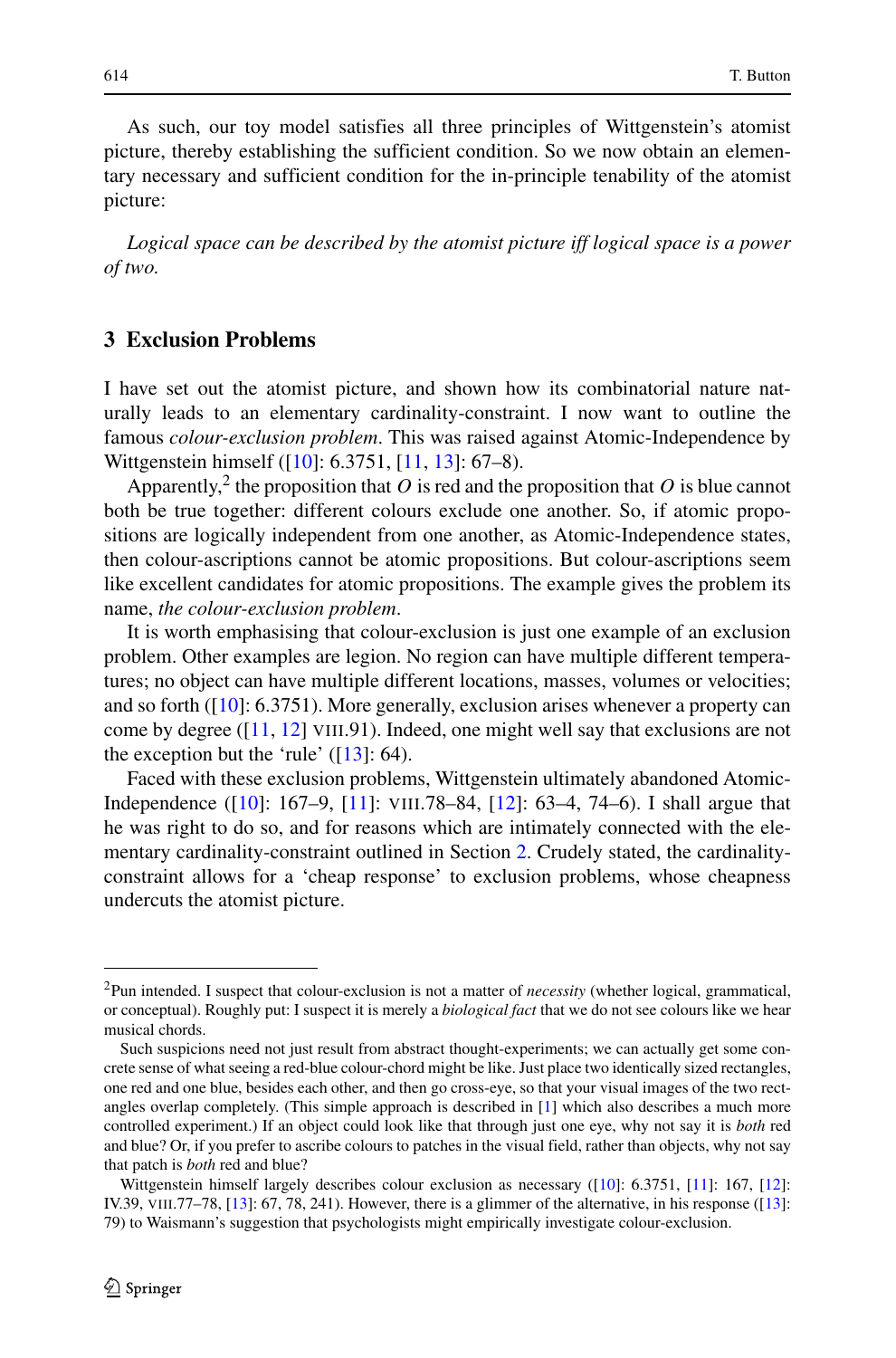#### <span id="page-4-0"></span>**4 A Cheap Response to Exclusion Problems**

To illustrate the 'cheap response', I shall focus on a particular exclusion problem generated by a toy logical space.

- *Heat Space***.** Our toy logical space consists of the possible assignments of temperature properties to the points of spacetime. We can think of the points of spacetime as quadruples of real numbers (describing points relative to some coordinate system), and we can think of the temperatures as non-negative real numbers (describing temperature in Kelvins). Any assignment of temperature properties to points of spacetime is possible, subject to two constraints:
	- (a) Each spacetime point has exactly one temperature property.
	- (b) The distribution of temperature properties must be continuous.

Whilst still a toy, Heat Space gives rise to an exclusion problem which is a little more interesting than usual. On a minor level: rather than considering (colour-)exclusion for a single object, it considers (temperature-)exclusion for continuum-many objects (the spacetime points) simultaneously.<sup>[3](#page-4-1)</sup> Much more interestingly: two kinds of exclusion operate in Heat Space. Constraint (b) gives us temperature-exclusion *at* each point: nothing can be both 17K and 18K at the same time. But constraint (b) gives us temperature-exclusion *across* points: whilst you can consistently assign any temperatures to any two points, certain patterns of temperature distribution are ruled out; for example, there cannot be any abrupt local heat spikes. So, Heat Space is certainly a toy, but the restrictions it imposes are not wholly trivial.

Let us now see how the cardinality-considerations of Section [2](#page-1-1) apply to Heat Space.

Given the description of Heat Space, the number of possibilities is precisely the number of continuous functions from  $\mathbb{R}^4$  to  $[0, \infty)$ . In effect, (b) tells us to consider functions, and (b) tells us that they must be continuous. A little mathematics will convince us that there are exactly  $2^{\aleph_0}$  such functions.<sup>[4](#page-4-2)</sup> So, by the cardinalityconsiderations of Section [2,](#page-1-1) we know that Heat Space *can*, in principle, be described using the atomist picture. Indeed, we can build a toy model which seems to describe Heat Space, by insisting that there are  $\aleph_0$  atomic propositions which decompose, under logical analysis, into  $\aleph_0$  distinct Switches, each concatenated with Flicked. Call this the *Flicked-Switch Analysis of Heat Space*.

This is a very 'cheap response', in that it brushes aside Heat Space's exclusion problem(s) with a mere gesture at our elementary cardinality-constraint. But, given the availability of this cheap response, we are forced to ask why anyone has ever even *thought* that exclusion problems raises serious problems for the atomist picture.

Two obvious answers present themselves. First, unlike our toy Heat Space, logical space *itself* might *not* be a power of two. In that case, the cardinality-considerations

 $3$ On this point, compare Carruthers's ([\[3\]](#page-12-1): 144–7) model.

<span id="page-4-2"></span><span id="page-4-1"></span><sup>&</sup>lt;sup>4</sup>Let *C* be the set of continuous functions from  $\mathbb{R}^4$  to [0,  $\infty$ ). Constant functions are continuous; so  $|C|$  > 2<sup>No</sup>. Conversely, if  $f, g \in C$  and  $f(p) = g(p)$  for all  $p \in \mathbb{Q}^4$ , then  $f = g$ , since  $f$  and  $g$  are continuous; but the total number of functions from  $\mathbb{Q}^4$  to  $[0, \infty)$  is  $(2^{\aleph_0})^{\aleph_0} = 2^{\aleph_0}$ ; so  $|C| \le 2^{\aleph_0}$ .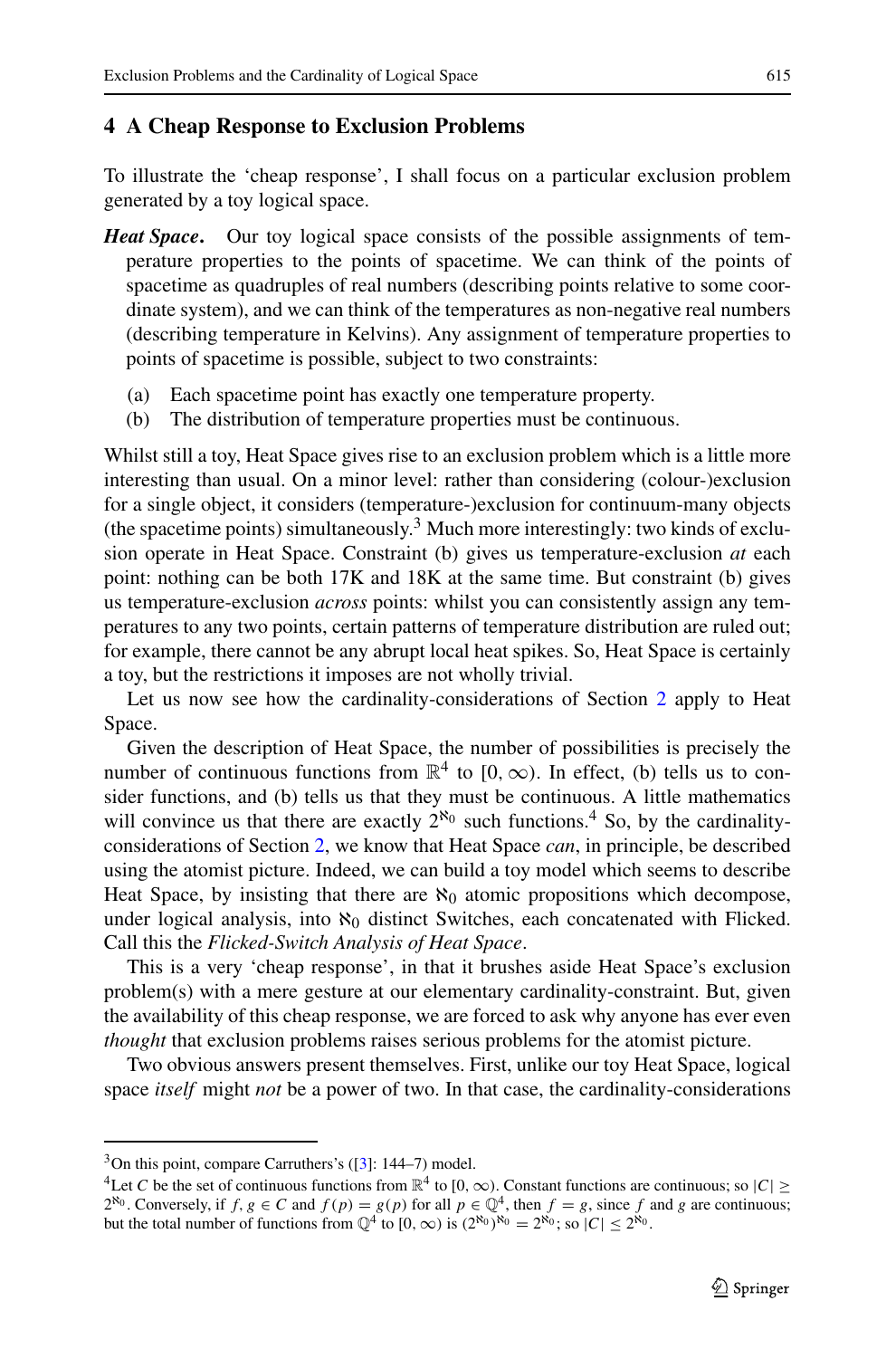of Section [2](#page-1-1) would show that the atomist picture is in principle untenable. Second, the Flicked-Switch Analysis, just offered, might simply feel *too* cheap. As I shall explain in Section [6,](#page-9-0) both answers are basically correct. Moreover, this explains why we should reject the atomist picture.

# <span id="page-5-0"></span>**5 Moss's Approach**

First, though, I must embark on a slight detour, and consider Moss's [\[5\]](#page-12-0) recent claim to have solved the colour-exclusion problem. I want to show that Moss's solution ultimately boils down to the 'cheap response' which I just offered, so that the problems concerning the 'cheap response' are also problems for Moss. But I should add that it is no coincidence that Moss's solution boils down to mine; my paper was prompted by trying to isolate the moving parts of Moss's paper.

#### **5.1 Moss's Solution**

The core of Moss's response to colour exclusion is the following argument:<sup>5</sup>

- (1) 'given an arbitrary set *S* of propositions, we can always find  $2<sup>a</sup>$  (for some  $a$ ) mutually exclusive propositions such that any member of *S* is a conjunction of some of them.' ([\[5\]](#page-12-0): 846)
- (2) 'for any  $2^{\alpha}$  mutually exclusive propositions, we can find a logically independent propositions such that the mutually exclusive propositions are truthfunctional combinations of them.' ([\[5\]](#page-12-0): 845)
- So: given an arbitrary set *S* of propositions, we can find logically independent propositions such that the propositions in *S* are truth-functional combinations of the logically independent propositions.

The conclusion of this argument amounts to a statement that the atomist picture is tenable in principle. In that sense, it invites comparison with my elementary cardinality-constraint from Section [2.](#page-1-1) However, I should deal with one immediate difference. In Section [2,](#page-1-1) I reasoned about logical space; Moss, by contrast, discusses (sets of) propositions. This difference, however, is shallower than it might seem, since Moss 'take[s] propositions to be sets of possible worlds' ([\[5\]](#page-12-0): 842). As mentioned in Section [1,](#page-1-0) nothing turns on calling the possibilities 'possible worlds'. So, in my terminology, Moss's propositions are just *regions* (rather than points) of logical space. As such, our considerations are commensurable.

I shall revisit this point below. First, I shall consider how Moss defends the premises of her argument. To establish (1), Moss defines a relation on the possible worlds as follows:

*wRx* **iff** *p* is true at *w* iff *p* is true at *x*, for all  $p \in S$ 

<span id="page-5-1"></span><sup>&</sup>lt;sup>5</sup>I have compressed the argument, and numbered the steps. Additionally, in these quotes, and in subsequent quotes from Moss throughout this section, I have silently (but harmlessly) changed several minor points of notation.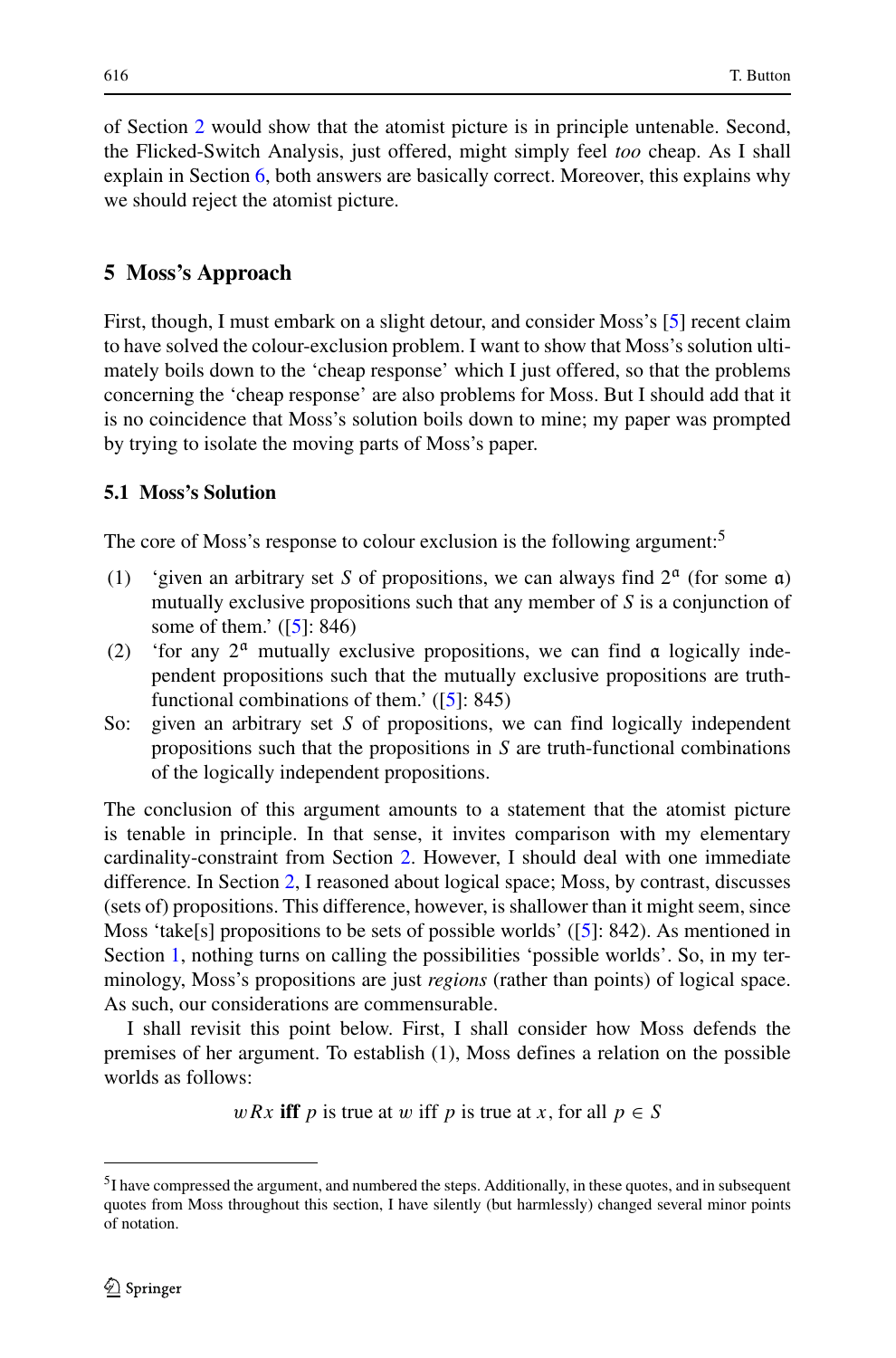She then defines a set,  $S^*$ , as 'the set of equivalence classes of worlds under' *R* ([\[5\]](#page-12-0): 846). Her argument for (1) now proceeds by cases:

- (1a) *The cardinality of*  $S^*$  *is*  $2^a$ , *for some* **a**. In this case, 'we are done'. After all, *S*<sup>∗</sup> is a set of sets of worlds, and hence (for Moss) a set of propositions, which itself has the required properties.
- (1b) *The cardinality of*  $S^*$  *is not*  $2^a$ *, for any*  $a$ *. In this case, we should 'repeat*edly replace any single member of *S*∗ with mutually exclusive propositions whose disjunction [i.e. union] is that member. In this way, we can increase the cardinality of  $S^*$  until it contains  $2^{\alpha}$  mutually exclusive propositions.' ([\[5\]](#page-12-0): 846)

Below, I shall discuss the assumption which is required to license this 'replacing' in (1b). (Spoiler alert: it is that logical space be a power of two.) But we shall take (1) as established for now.

In defence of (2), Moss works through a particular example, namely, the fact that an object, *O*, can only have one of continuum-many colours. She observes that, just as there are continuum-many colours, so there are 'continuum-many infinitely long sequences of 0's and 1's.' So Moss 'fix[es] a bijection between these sets, a mapping from possible colors of *O* to infinite binary strings.' Call this bijection *f* . Then Moss asks us to consider, for each natural number  $i$ , the proposition:<sup>6</sup>

*F<sub>i</sub>*: that *f* maps *O*'s colour to a string with a 1 in the *i*<sup>th</sup> place

These propositions are logically independent from one another. Moreover, for each subset, *C*, of the natural numbers, the infinite conjunction  $\bigwedge_{i \in C} F_i \wedge \bigwedge_{i \notin C} \neg F_i$  pins down a unique colour for *O*. So 'each ordinary language color proposition [concerning  $O$ ] is a truth-functional combination of the  $F_i$  propositions' ([\[5\]](#page-12-0): 845). Moss then generalises from this observation, to arrive at (2), by noting that the case of *O*'s colour was just an illustrative example in which  $\mathfrak{a} = \aleph_0$ .

This completes my summary of Moss's argument. In the remainder of this section, I shall try to show that the key take-away from Moss's solution is precisely the cardinality-constraint of Section [2,](#page-1-1) with its concomitant 'cheap response' to exclusion problems.

# **5.2 On Ordinary Language**

I shall start by revisiting the difference I raised at the start of this section, concerning Moss's focus on *propositions*. She does this, because she wants to deliver on the claim that 'we can completely analyze all ordinary language propositions' ([\[5\]](#page-12-0): 841). In this regard, my approach diverges from hers, since I did not mention 'ordinary language' anywhere in Sections [1–](#page-1-0)[3.](#page-3-0) This difference, however, is rather superficial.

Moss's approach certainly seems to be quite tightly connected with ordinary language. Indeed, in defending (2), Moss may seem to have *defined* each *Fi within*

<span id="page-6-0"></span><sup>6</sup>This fixes (what I take to be) a small typesetting error in Moss's paper. I have also incorporated the bijection *f* explicitly into the (statement of) each proposition; this is both strictly-speaking necessary and more than mere pedantry (see below).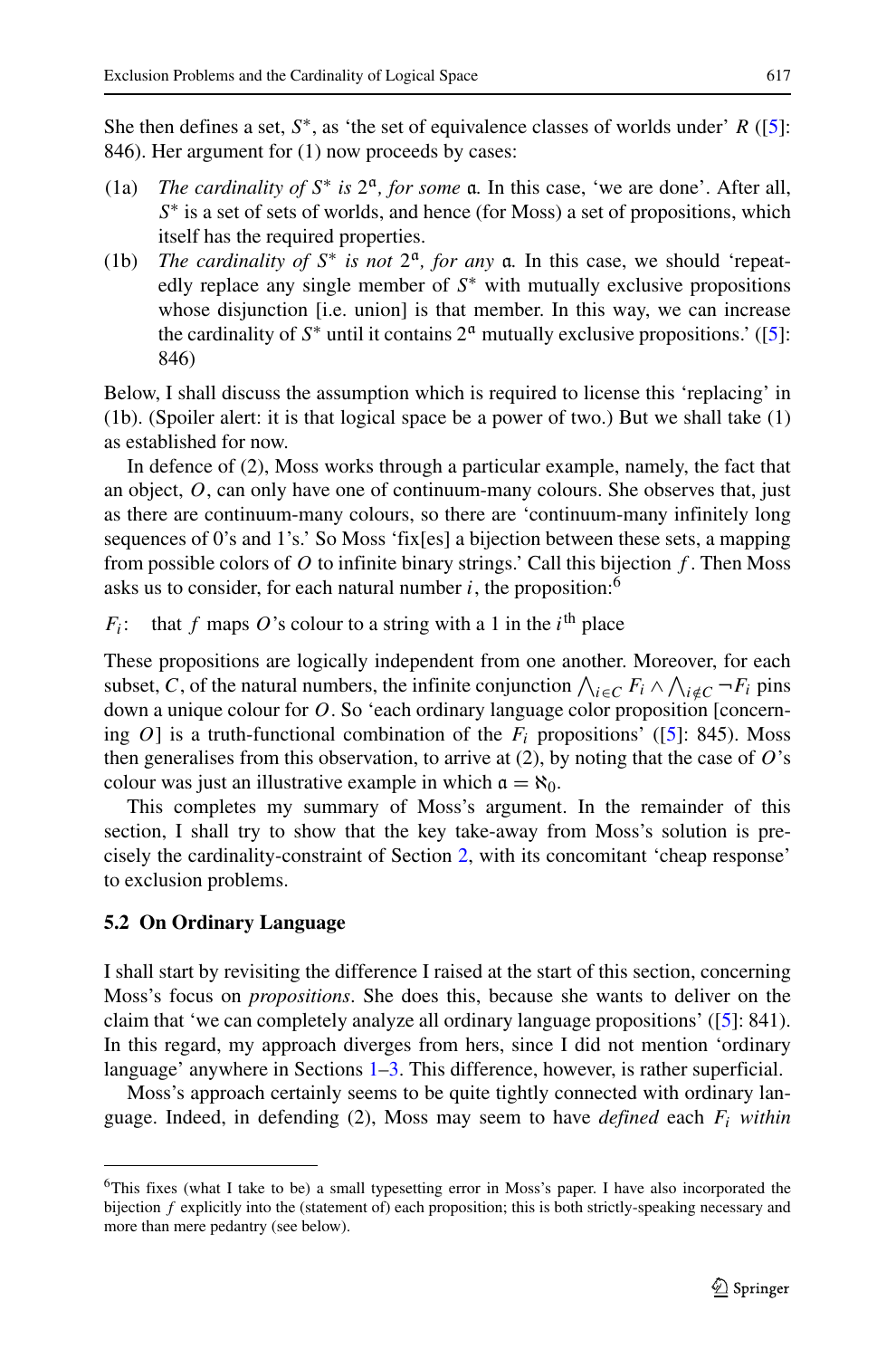ordinary language. But appearances here are misleading. In defining each *Fi*, Moss appealed to a bijection, *f* . But she did not explicitly specify *f* . Instead, she 'fixed' it, as the mathematicians say. And she is forced to 'fix' it, for English contains no names for *particular* maps from colours to infinite binary strings, nor the means for defining any explicitly. Otherwise put: we know *that* the *Fi*s exist, but we have no means to *express* them in ordinary language.

The separation between ordinary language and Moss's solution grows deeper when we consider Moss's discussion of case (1b). We may well want to 'repeatedly replace any single member of *S*∗ with mutually exclusive propositions whose disjunction is that member'. But there is no guarantee that ordinary language provides us with the *words* for such mutually exclusive propositions. Again: there is no guarantee that ordinary language allows us to express the atomic propositions which Moss ends up with.

Indeed, the only real bridge which Moss builds to 'ordinary language propositions' is in her decision to 'take propositions to be sets of worlds' ([\[5\]](#page-12-0): 842). But this just returns me to the point I made at the start of the section. Nothing prevents me from taking propositions—ordinary language, or otherwise—to be sets of possibilities, i.e. regions of logical space.[7](#page-7-0)

In sum: despite initial appearances, Moss's approach gives us no closer relationship to ordinary language than my own.

#### **5.3 On Arbitrary Propositions**

There remains a difference, in that Moss allows us to start with *arbitrary* sets of propositions—i.e. sets of regions of logical space—whereas I leap straight into logical space itself.

In fact, starting with arbitrary sets of propositions can lead to oddities. Let *p* be the proposition that the present King of France is bald, and let  $S = \{p\}$ . Following Moss's argument for (1), we form *S*∗ from *S*. This partitions the possible universe into two sets: the set of worlds where *p* is true, and the set of worlds where *p* is false. Since the cardinality of *S*∗ is 2, we are in case (1a), and 'we are done'. We now apply (2) to *S*∗, and so find exactly one (logically independent!) proposition such that the propositions in *S*∗ are truth-functional combinations of it. Plainly, that proposition is *p itself*. And this encourages us to think of *p* as an atomic proposition. But, of course, *p* is *not* atomic.

To get closer to the *genuinely* atomic propositions, we must start with a richer set than {*p*}. There is no better set in this regard than the set of *all* propositions. Call this set  $P$  and, as before, form  $P^*$  from  $P$ . Following Moss, we now reason by cases. In case (1a), there are  $2<sup>a</sup>$  propositions in  $P^*$ , for some a, and 'we are done'. But in case (1b) we run into trouble.<sup>[8](#page-7-1)</sup> We are supposed to 'repeatedly replace any single member of  $P^*$  with mutually exclusive propositions whose disjunction is that

<span id="page-7-0"></span> $<sup>7</sup>$ Indeed, this is quite Tractarian; (see [\[10\]](#page-12-2): 4.4–4.431). On this picture, if there are a atomic propositions,</sup> then there are  $2^{(2^{\alpha})}$  propositions, i.e.  $2^{(2^{\alpha})}$  sets of possible worlds.

<span id="page-7-1"></span><sup>8</sup>My argument in this paragraph assumes—as Moss surely does—that worlds are identical iff exactly the same propositions are true in them.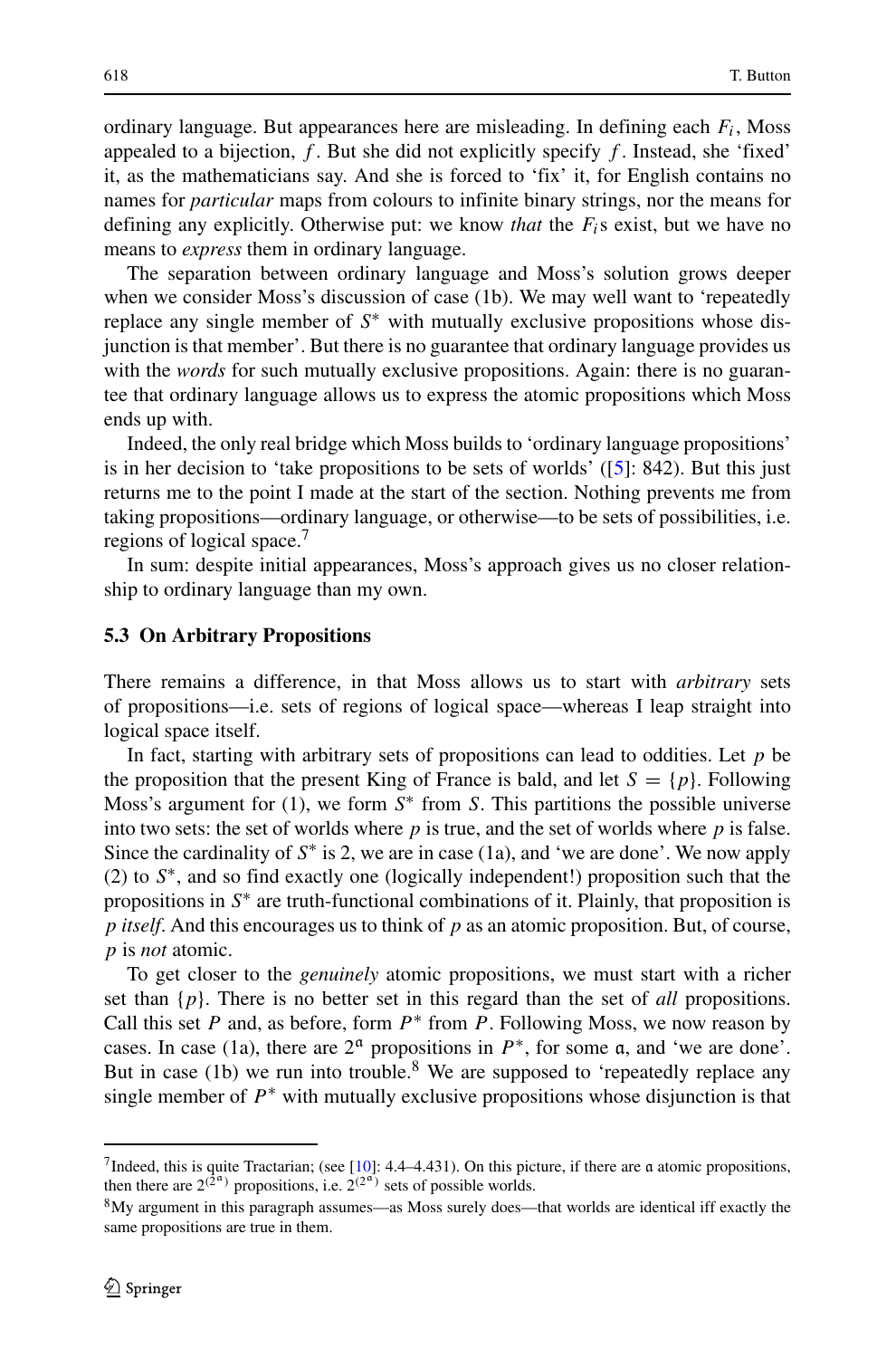member'. Unfortunately, we cannot do this. By assumption, *P* was the set of *all* propositions, so that *P*∗ is the *finest* equivalence class on the possible universe. In short, for Moss's approach to work, she must simply *assume* that case (1b) cannot arise here. Otherwise put: she must *assume* that the cardinality of  $P^*$  is  $2^{\alpha}$  for some a. Since a moment's reflection will convince us that *P*∗ is the set of all singletons of possible worlds, we can restate the point again as follows: to defend (1), Moss must *assume* that logical space is a power of two.

Now, for reasons in precisely this ballpark, Moss herself suggests that we should assume that 'the number of worlds is a power of 2'. This is all to the good. However, she describes this as a 'weak assumption' which 'suffices' for her defence of the atomist picture ([\[5\]](#page-12-0): 846, 847). Here, I demure. The point of Section [2](#page-1-1) is that this supposedly 'weak assumption' is not merely *sufficient* for the in-principle-tenability of the atomist picture, but also *necessary* for it. (Moreover, since the assumption is *logically equivalent* to the in-principle-tenability of the atomist picture, we might well question whether it really is 'weak'; I return to this in Section [6.](#page-9-0))

The main point of all this is as follows. Allowing *arbitrary* sets of propositions leads to odd verdicts concerning the atomic propositions. And, when we strip matters back to the key case—the set of *all* propositions—the only point to extract is the simple fact that logical space can be described by the atomist picture if *and only if* logical space is a power of two. That, of course, was the point of Section [2.](#page-1-1)

## **5.4 On Colours, Functions, and Strings**

The final point I want to emphasise is that Moss's approach does not give us any clue about the *correct logical analysis* of the atomic propositions.[9](#page-8-0)

There are some obvious similarities between my considerations in Section [2](#page-1-1) and Moss's discussion of *O*'s colour.<sup>10</sup> Indeed, Moss's  $F_i$ s are quite similar to the atomic propositions I provided in my Flicked-Switch Analysis of Heat Space. Just think of the  $\aleph_0$  Switches as arranged in an  $\omega$ -sequence, and write a '1' beneath a flicked switch and a '0' beneath a non-flicked switch.

However, I want to emphasise that Moss's *Fi*s do not provide us with a *good logical analysis* of the propositions involved in colour-exclusion. In a sense this is obvious: her *Fi*s were given whilst considering a toy example which arose just by considering the set of propositions stating *O*'s possible colours. But the point I want to make is rather more general, namely: atomic propositions cannot consist of *anything like* (names for) colours and functions and strings.<sup>[11](#page-8-2)</sup> We can see this in two ways.

*First Argument.* Moss used the map *f* from colours to strings. Let us consider a different map,  $g$ , as follows: where  $f$  maps the colour  $c$  to the string  $s$ , let  $g$  map  $c$ to *s*'s 'binary opposite', i.e. to the string which has a 1 wherever *s* has a 0 and vice versa. Using  $g$ , we then consider, for each natural number  $i$ , the proposition:

 $9^9$ But nor does my own, as we shall see in Section [6.](#page-9-0)

<span id="page-8-0"></span> $10$ And also with Carruthers ([\[3\]](#page-12-1): 144–7).

<span id="page-8-2"></span><span id="page-8-1"></span> $11$  Moss ([\[5\]](#page-12-0): 848–50) discusses a related but different problem, namely, that the propositions she generates via (1) will likely contain apparent names for logical constants, such as 'or'. Her response to that problem, in brief, is that simplicity is relative to a language. This does not affect my point.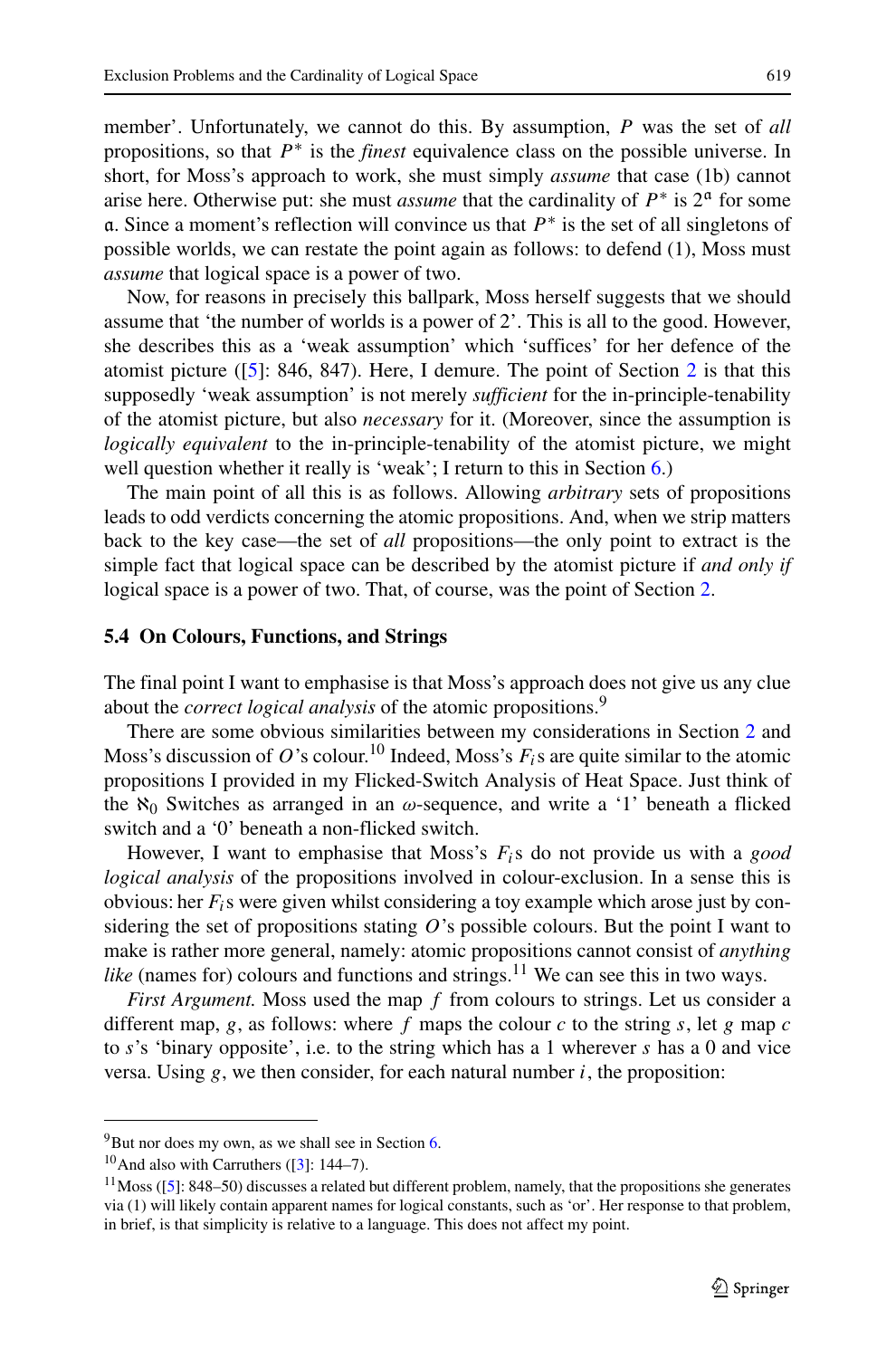# $G_i$ : that *g* maps *O*'s colour to a string with a 1 in the *i*<sup>th</sup> place

The  $G_i$ s are as logically independent from each other as were the  $F_i$ s. However, there are dependencies between the  $F_i$ s and the  $G_i$ s: since  $f$  and  $g$  map the same colour to 'opposite' strings, exactly *one* of  $F_i$  and  $G_i$  is true (for each *i*), regardless of  $O$ 's colour. This is, of course, just *another* exclusion problem. But no exclusion problems can remain in the *final* analysis.

*Second Argument.*<sup>[12](#page-9-1)</sup> Let us assume that colours are simple.<sup>[13](#page-9-2)</sup> Nevertheless, a term of the form  $f(c)$ —which is supposed to pick out the string which *f* sends *c* to is obviously complex. So, by Simples-Recombination, '*f (c)*' cannot appear in an atomic proposition. A good Tractarian must therefore replace the occurrence of the map  $f$ , in each  $F_i$ , with some propositional function. But, since we are assuming that the colours are simples, it follows from Simples-Recombination (again) that there is some world, *w*, where *all* the colours satisfy exactly the same propositional functions as each other. Accordingly, in *w*, *every* colour is 'mapped' to the same string. As such, we cannot regard O's colour in *w* as a truth-functional combination of the  $F_i$ s.<sup>[14](#page-9-3)</sup>

The upshot of both arguments is that the atomic propositions cannot consist of anything *like* (names for) colours and functions and strings. Once we have appreciated this point, though, we see that Moss's discussion of colours and functions and strings is *just* a vivid illustration of her point (2), which provides us with no guide at all to the logical form of the atomic propositions. The key point to extract—once again—is *just* an observation about cardinality.

#### <span id="page-9-0"></span>**6 Abandoning Atomic-Independence**

Returning from my discussion of Moss, here is the story of the paper so far. We saw in Section [2](#page-1-1) that the in-principle-tenability of the atomist picture reduces to an elementary cardinality-constraint. Moreover, this provides us with a 'cheap response' to exclusion problems, as I showed by applying the cardinality-constraint of Section [2](#page-1-1) to Heat Space in Section [4.](#page-4-0) The upshot was a particular toy analysis—the Flicked-Switch Analysis—where  $\aleph_0$  atomic propositions generate the  $2^{\aleph_0}$  possible temperature distributions in Heat Space. To close the paper, I want to explain how *unsatisfying* the Flicked-Switch Analysis is, and thereby to vindicate Wittgenstein's rejection of Atomic-Independence.

In the Flicked-Switch Analysis of Heat Space, we have a bijection between configurations of Switches (flicked or not) and the possibilities in Heat Space. So, we know that if you change whether a particular switch is flicked or not, you change the way in which temperatures are assigned to points. But there is no *a priori* constraint on how these changes occur. Starting from some given possibility: by 'toggling' Switch 1, everything which was hot might become cold; by then 'toggling' Switch 2, an

<sup>&</sup>lt;sup>12</sup>Thanks to Rob Trueman for this observation; for related discussion, see Trueman [\[8\]](#page-12-8): 296.

<span id="page-9-1"></span><sup>&</sup>lt;sup>13</sup>See Canfield [\[2\]](#page-11-0).

<span id="page-9-3"></span><span id="page-9-2"></span><sup>&</sup>lt;sup>14</sup>And of course the same issue arises for binary strings, since strings are functions from the natural numbers to 0 and 1.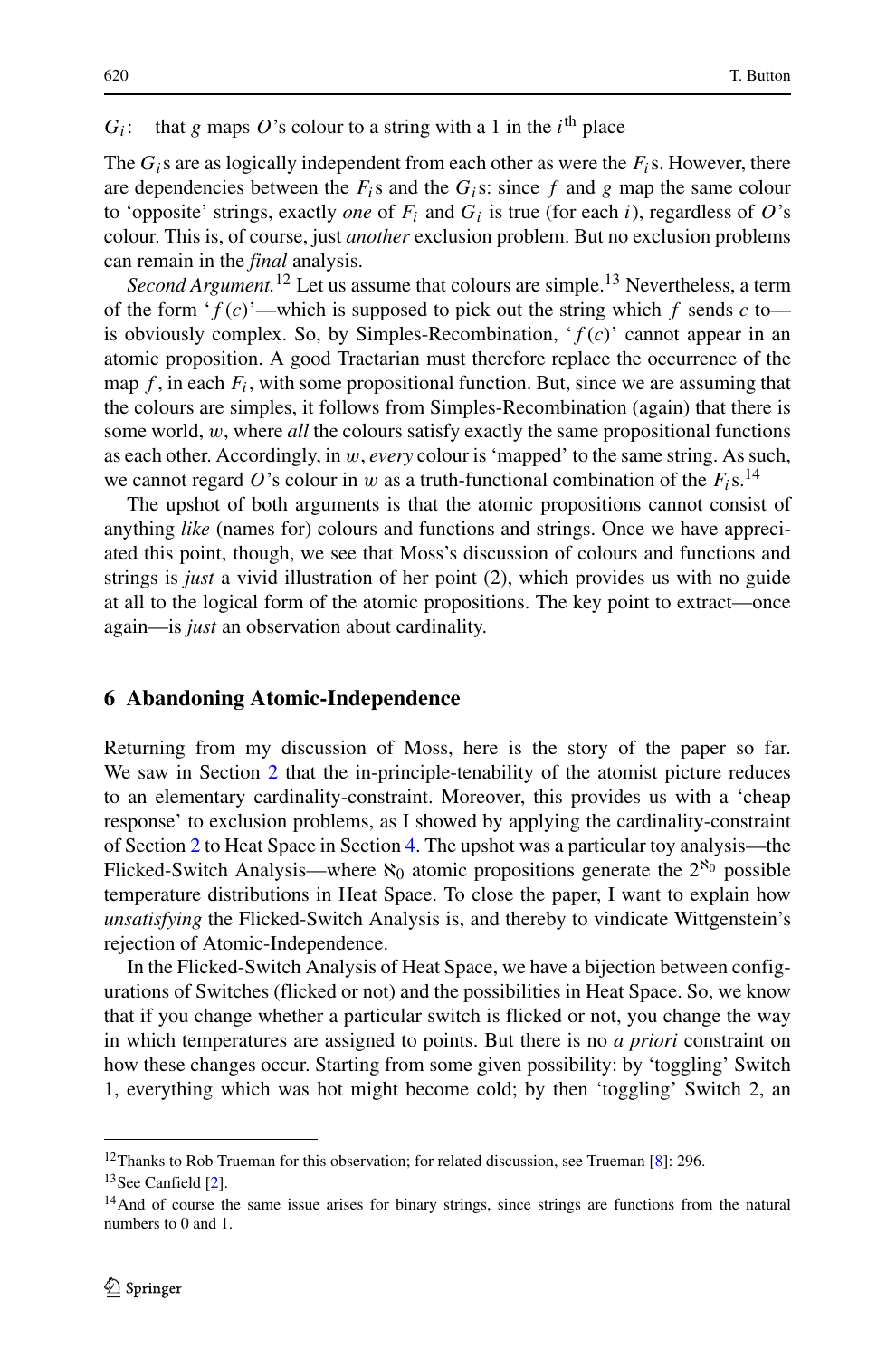unmeasurable collection of points might become freezing; and by 'toggling' Switch 1 again, the world may turn uniformly balmly. Or not. The relationship between the states of the Switches, on the one hand, and the temperatures at each point, on the other, is *entirely* opaque[.15](#page-10-0)

This is one reason to be dissatisfied with the Flicked-Switch Analysis. A second reason is that *genuinely alternative* logical analyses are available. We showed that Heat Space comprises  $2^{\aleph_0}$  possibilities. It follows that, if the atomist picture is to be applied to Heat Space, there must be  $\aleph_0$  atomic propositions. However, there is no reason to think that they must decompose, under logical analysis, into Flicked Switches. Instead, the atomic propositions might decompose according to the following *Yin-Yang Analysis*: there are  $\aleph_0$  *Yins* and  $\aleph_0$  *Yangs*, and the atomic propositions are all and only the concatenations of (the name of) any Yin with (the name of) any Yang.

The Yin-Yang Analysis is consistent with the atomist picture. To show that it satisfies Simples-Recombination, we just need to specify that the Yins and the Yangs are simples of different logical types. Indeed, we can regard the Yins as first-order objects and the Yangs as one-place properties, *or* vice versa (cf. Ramsey [\[8\]](#page-12-8)). Moreover, since  $\aleph_0 \cdot \aleph_0 = \aleph_0$ , the Yin-Yang Analysis also yields  $\aleph_0$  atomic propositions. But the Yin-Yang and the Flicked-Switch analyses are genuinely different. According to the Flicked-Switch Analysis, every Switch occurs in exactly one atomic proposition, and the property Flicked occurs in every atomic proposition. By contrast, according to the Yin-Yang Analysis, each Yin and each Yang both occur in, and are absent from, exactly  $\aleph_0$  atomic propositions. (And inevitably, just as we had no idea how flicking Switches will affect the temperature assignment, so we have no idea how coupling or decoupling Yins and Yangs affects temperatures.)

We need not stop at the Yin-Yang Analysis: *any* way to generate  $\aleph_0$  atomic propositions from simples will provide us with a toy analysis of Heat Space. For example, we can turn the Yin-Yang Analysis into the *Aristophanean Analysis*, by treating the atomic propositions as arbitrary concatenations of *any* (distinct) Yins and Yangs. Alternatively, here is a schema for generating infinitely many rival analysis: let there be ℵ<sup>0</sup> different *kinds* of simples; let there be ℵ<sup>0</sup> *instances* of each kind; and let the atomic propositions be all and only the concatenations of names for *n* distinct entities drawn from exactly *m* different kinds (with  $0 < m \le n < \omega$ ).

I could keep going, but the examples given already suffice to raise a pressing question: *What is the correct logical analysis of Heat Space, and how does that analysis relate to temperature distributions?*

There seems to be no *a priori* way to answer the pressing question. Nothing more is given, *a priori*, by the specification of Heat Space and the desire to apply the atomist picture to it, than that there must be  $\aleph_0$  atomic propositions. This both underdetermines the logical form of the atomic propositions, and tells us nothing about their relationship to temperature distributions. In principle, perhaps, maybe, some further *a priori* constraint could be deployed, which provides us with more information. But I, for one, just cannot see what it would look like.

<span id="page-10-0"></span><sup>&</sup>lt;sup>15</sup>This is connected with the point, above, that Moss simply 'fixed' some bijection, *f*.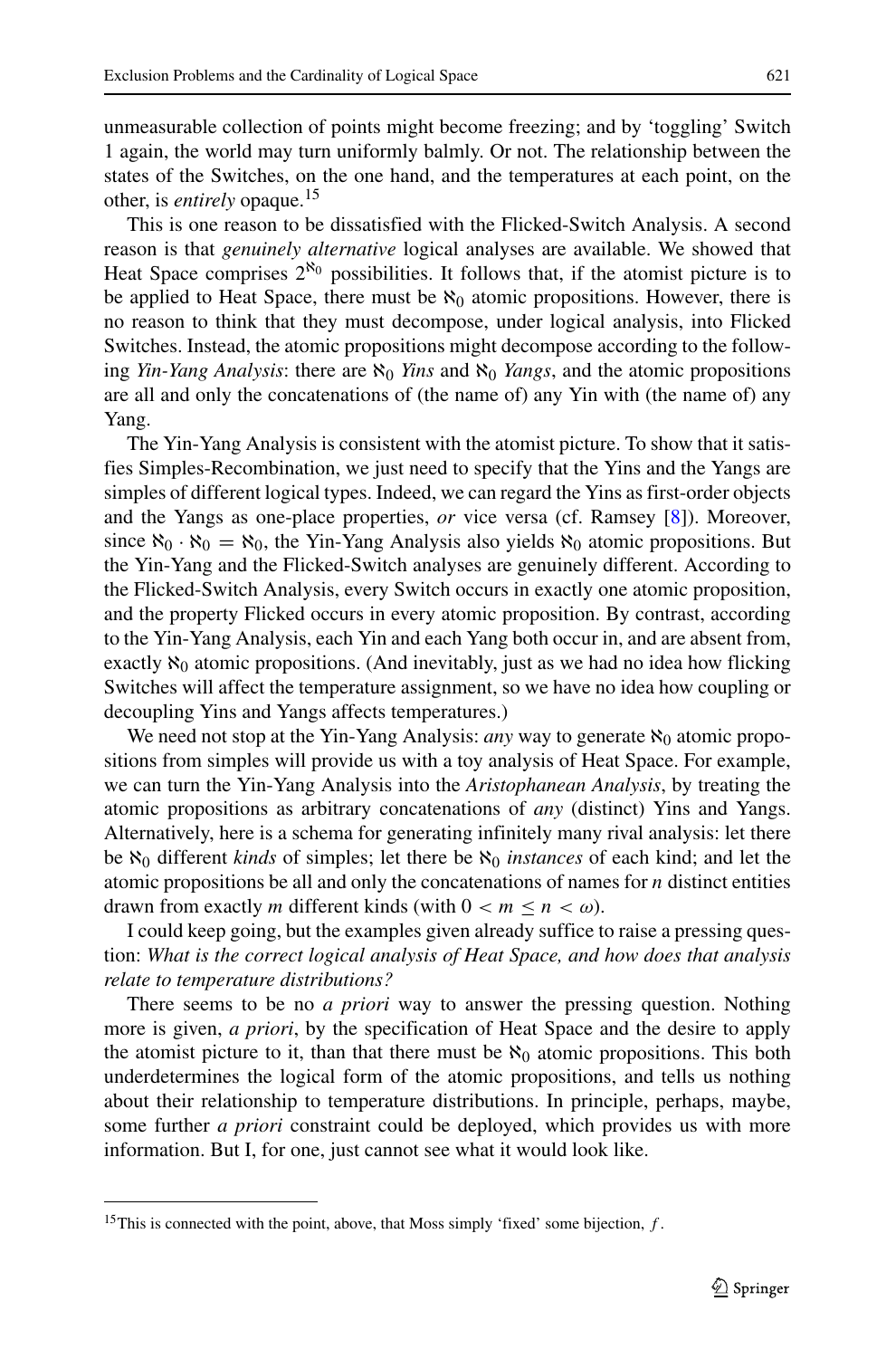Equally, there seems to be no *a posteriori* way to answer the pressing question[.16](#page-11-2) To have an *a posteriori* route to the correct analysis of logical space, physics, or ordinary language, would have to be pushing towards a language within which exclusion problems did not arise. Unfortunately, as Wittgenstein himself noted, we seem *unavoidably* to use numbers (or other devices of gradation) in representing propositions, and there are exclusion problems whenever there are gradations ([\[11\]](#page-12-3):  $165 - 7$ ).

So we seem unable to answer the pressing question. And this point generalises beyond the toy example of Heat Space, to logical space itself. Proponents of the atomist picture seem forced to accept that we can neither determine the correct analysis of the atomic propositions, nor say in any detail how their constituents relate to the 'manifest' possibilities. Consequently, proponents of the atomist picture seem forced to embrace Ramsey's ([\[8\]](#page-12-8): 417) conclusion 'that we know and can know nothing whatever about the forms of atomic propositions'. But, as Wittgenstein ([\[13\]](#page-12-6): 182–4) himself came to stress: it is one thing to think that we *do not* know the forms of atomic propositions; it is *vastly* less palatable to suggest that we *cannot* know anything about them[.17](#page-11-3)

To ice the unpalatable cake, there remains the fact that the atomist picture demands that logical space be a power of two. If we are not already committed to the correctness of the atomist picture, why on earth would we have *any* beliefs about the cardinality of logical space? *A priori* reasons here seem thin on the ground. *A posteriori* evidence might just about be available, since a scientific theory might predict that logical space is a power of two—consider again the case of Heat Space—but there is no real reason to be optimistic on that front.

All told, then, Atomic-Independence comes across as a dogma with unpalatable consequences. Ultimately, the issue is not that we can find no solution to the exclusion problem. The issue is rather as follows: we have no guarantee that there *is* a solution to the exclusion problem; but if there *are* any, then there are *too* many.[18](#page-11-4)

**Open Access** This article is distributed under the terms of the Creative Commons Attribution 4.0 International License [\(http://creativecommons.org/licenses/by/4.0/\)](http://creativecommons.org/licenses/by/4.0/), which permits unrestricted use, distribution, and reproduction in any medium, provided you give appropriate credit to the original author(s) and the source, provide a link to the Creative Commons license, and indicate if changes were made.

#### **References**

<span id="page-11-1"></span><sup>1.</sup> Billock, V.A., & Tsou, B.H. (2010). Seeing forbidden colors. In *Scientific American 302.2* (pp. 72–7).

<span id="page-11-0"></span><sup>2.</sup> Canfield, J.V. (1976). Tractatus Objects. In *Philosophia 6.1* (pp. 81–99).

<span id="page-11-2"></span><sup>16</sup>Wittgenstein ([\[10\]](#page-12-2): 5.55–5.551) initially seemed to reject *a posteriori* routes to logical form; but later  $([11]: 163-4)$  $([11]: 163-4)$  $([11]: 163-4)$  became more receptive.

<sup>17</sup>See also Wittgenstein ([\[10\]](#page-12-2): 5.55, 5.5571) and Medina ([\[4\]](#page-12-9): 371, 377–8, 384).

<span id="page-11-4"></span><span id="page-11-3"></span><sup>&</sup>lt;sup>18</sup>I wrote this paper during a period of research leave which was funded by a Philip Leverhulme Prize (awarded by the Leverhulme Trust, PLP–2014–140). For comments and discussion on this paper, thanks to Luke Cash, Sarah Moss, Fredrik Nyseth, Michael Potter, Robert Trueman, and an anonymous referee for this journal.